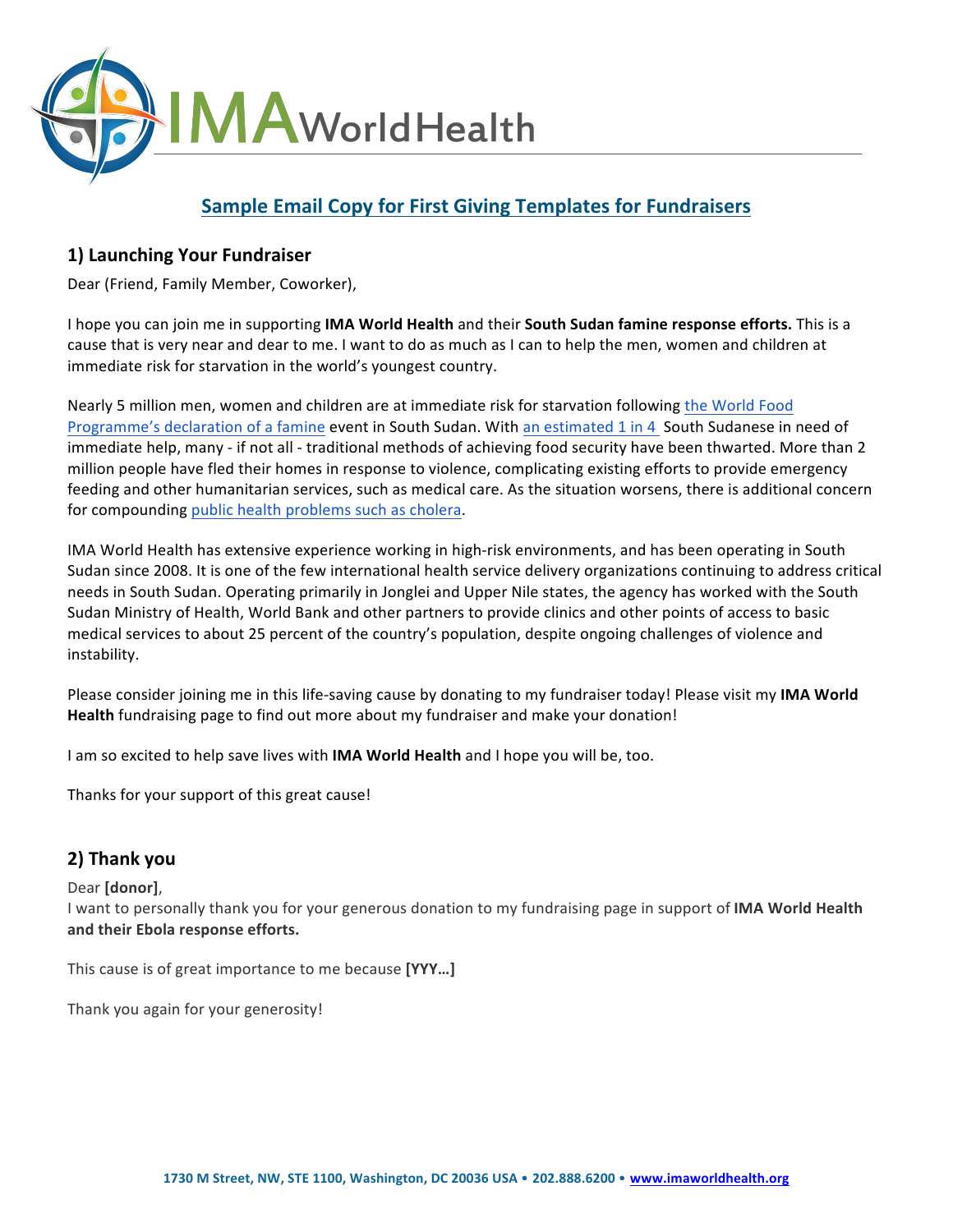

# **3) Campaign Status Update**

Dear **[friend]**,

Wow! I'm so happy to share this news with you:

My fundraising campaign has raised \$XX this week. I have raised a total of \$XX for IMA World Health's South Sudan famine response efforts!

Thank you to all of you who have supported me. I couldn't have done it without you! You are helping those suffering from the immediate risk of starvation.

Donations made to my page will contribute to providing supplemental ready-to-use therapeutic food, oral rehydration therapy and additional medicines to address malaria and other infections are urgently needed. Malnutrition puts a population already at high risk for infection in even greater danger.

**I am \$XX away from my goal.** If you haven't had a chance to support my campaign yet don't wait, visit my page to make your donation today! [link to your First Giving Fundraising page]

Please feel free to share my fundraising page on your social networks or with others in your networks who would be interested in supporting this great cause.

Thank you again for your support!

### **4) Halfway to event**

Dear **[friend]**,

I want to thank you for your support in helping me raise funds for **IMA World Health**. I am about halfway through my fundraising efforts. I wanted to update you on my progress: I have raised \$XX so far!

Donations made to my page will provide supplemental ready-to-use therapeutic food, oral rehydration therapy and additional medicines to address malaria and other infections are urgently needed. Malnutrition puts a population already at high risk for infection in even greater danger.

Please feel free to share my fundraising page on your social networks or with others in your networks who would be interested in supporting this great cause.

Thank you again for your support!